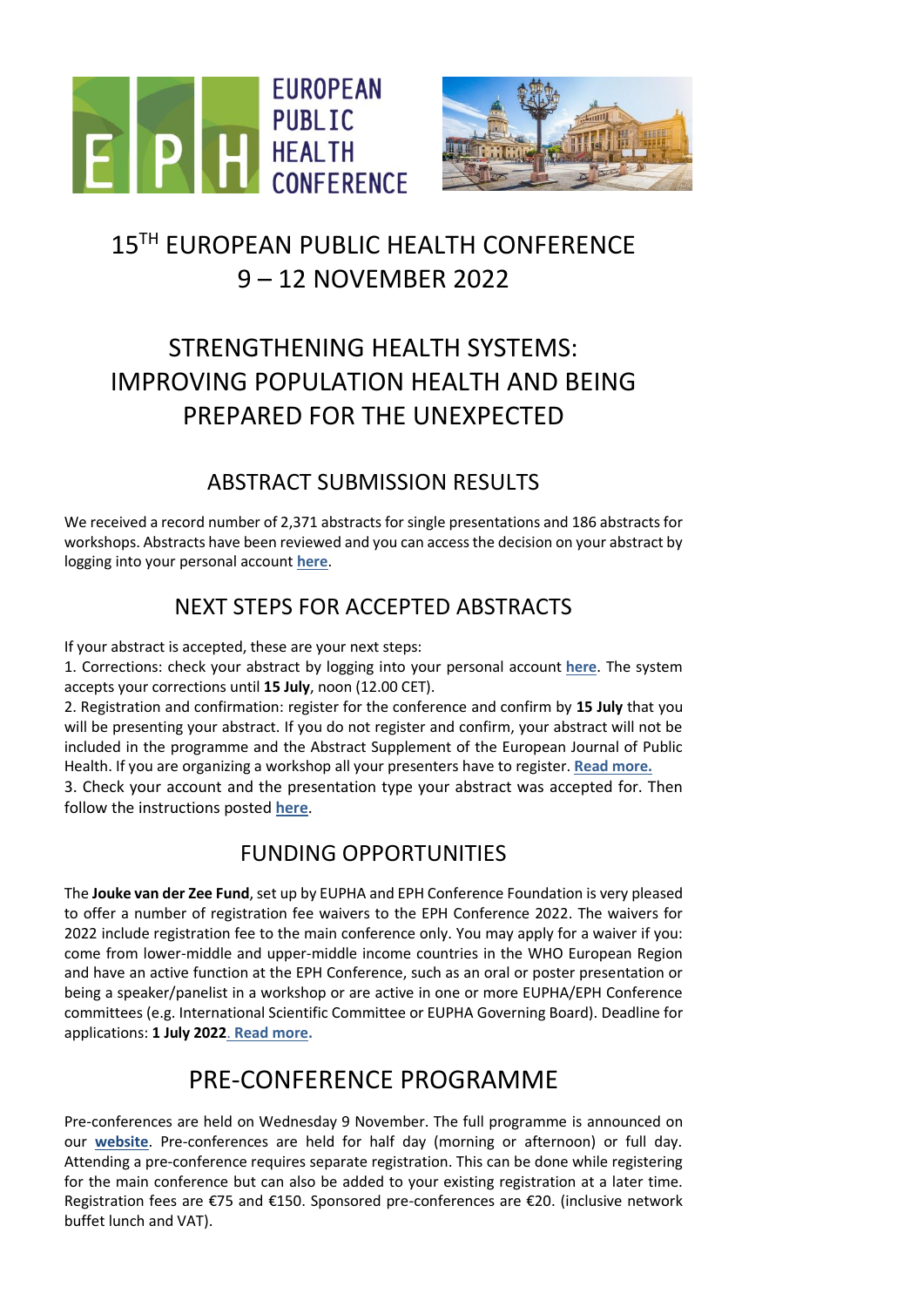**Evaluating implementation of public policy for the promotion of physical activity and healthy nutrition: Why, how and what should this** involve - organised by EUPHA Public health policy and politics section and EU-Policy Evaluation Network **Unravelling data for Rapid Evidence-Based Response to COVID-19 (unCoVer) (REBR)** – organised by Institute of Tropical Medicine (ITM), Antwerp, Belgium **Health literacy and salutogenesis in context (LISA)** – organised by EUPHA Health promotion section in collaboration with universities in Germany **Precarious employment - harmonized definition and reporting in public health (PREM)** – organised by Precarious Work Research Consortium, Karolinska Institutet, Sweden **Health systems responses to migration: from crisis mode to diversity-sensitive inclusive systems (MIGR)** - organised by Heidelberg University, in cooperation with EUPHA Migrant health section and Lancet Migration European Hub **Natural experimental evaluations for public policy and health systems: recent advances and updated guidance (NEEV)** – organised by EUPHA sections and MRC/CSO Social and Public Health Sciences Unit, University of Glasgow, UK **Methods and analytical strategies for longitudinal studies on social security, work and health (SSWH)** – organised by EUPHA Social security, work and health section **How participation strengthens health research! Current developments in Participatory Health Research in Germany, Austria and Switzerland (PART)** - organised by PartNet (Participatory Health Research Network, PRESENT (German Prevention RESEarch NeTwork)

**Health promoting settings and climate change (HPCC)** - organised by Berlin School of Public Health and PKV Verband e. V.

**What is metadata? Common standards and properties (META) –** organised by EUPHA Public health monitoring and reporting section and others.

More pre-conferences will be announced shortly on our **[website](https://ephconference.eu/pre-conference-programme-422)**.

## LUNCH SYMPOSIUMS

We are preparing with partners an exciting lunch symposiums programme to be held on Thursday 10 and Friday 11 November. No separate registration required.

**Enhancing pathways for vaccine assessments and national decision-making – a driver of resilient health systems**

*Organised by VaccinesEurope*

The COVID-19 pandemic has dramatically highlighted the crucial role that vaccines play in ensuring good population health, health system resilience, and societal well-being. As Europe begins to look beyond the pandemic, there is an opportunity to reflect on the future needs of the vaccine ecosystem as a driver of health system resilience and sustainability. A key area for attention and policy action concerns the country-specific pathways through which vaccines are assessed and decisions made on their inclusion in National Immunisation Programmes (NIPs). This lunch symposium will bring together key stakeholders from across Europe's immunisation ecosystem to consider the actions that are needed to enhance national vaccine pathways.

More lunch symposiums will be announced shortly on our **[website](https://ephconference.eu/index.php)**.

## EARLY REGISTRATION IS OPEN

You can benefit from early bird registration fees until 1 September. EUPHA members and delegates from Germany pay € 670 before 1 September, non-members € 740, Students, trainees and colleagues from low- and middle-income countries pay € 400 (all including VAT).

We are expecting over 1,500 delegates. Meet your colleagues at the largest public health event in Europe during four fully packed conference days. More information **[here](https://ephconference.eu/registration-fees-and-information-420)**

## PANDEMIC PREPAREDNESS

At this moment there are **no restrictive measures** for the event industry applicable in Germany. Meetings, conferences, events and trade fairs are not subject to upper limits and